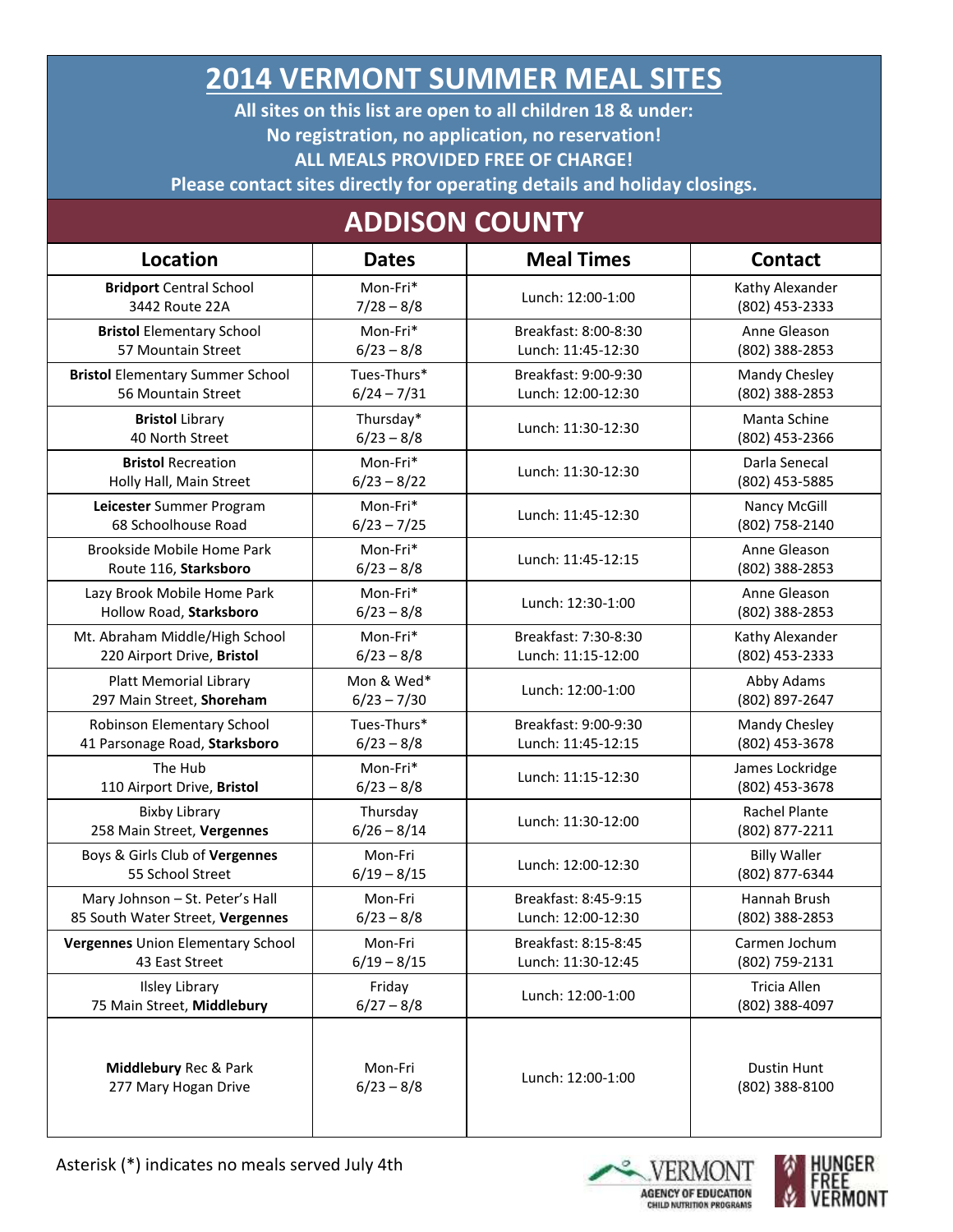|                                     |               | <b>BENNINGTON COUNTY</b> |                          |
|-------------------------------------|---------------|--------------------------|--------------------------|
| <b>Location</b>                     | <b>Dates</b>  | <b>Meal Times</b>        | <b>Contact</b>           |
| <b>Applegate Apartments</b>         | Mon-Fri       | Breakfast: 8:15-9:15     | Maureen O'Neil           |
| Applegate Drive, Bennington         | $7/7 - 8/1$   | Lunch: 11:30-12:30       | (802) 373-6457           |
| <b>Bennington Elementary School</b> | Mon-Fri       | Breakfast: 8:15-9:15     | Maureen O'Neil           |
| 128 Park Street                     | $7/7 - 8/1$   | Lunch: 11:30-12:30       | (802) 373-6457           |
| <b>Bennington Recreation Center</b> | Mon-Fri       | Breakfast: 8:15-9:15     | Maureen O'Neil           |
| Gage Street                         | $7/7 - 8/1$   | Lunch: 11:30-12:30       | (802) 373-6457           |
| Molly Stark School                  | Mon-Fri       | Breakfast: 8:15-9:15     | Maureen O'Neil           |
| 181 Orchard Road, Bennington        | $7/7 - 8/1$   | Lunch: 11:30-12:30       | (802) 373-6457           |
| Mt. Anthony Middle School           | Mon-Fri       | Breakfast: 8:15-9:15     | Maureen O'Neil           |
| 747 East Road, Bennington           | $7/7 - 8/1$   | Lunch: 11:30-12:30       | (802) 373-6457           |
| Mt. Anthony UHS #14                 | Mon-Fri       | Breakfast: 8:15-9:15     | Maureen O'Neil           |
| 301 Park St., Bennington            | $7/7 - 8/1$   | Lunch: 11:30-12:30       | (802) 373-6457           |
| <b>Pownal Elementary School</b>     | Mon-Fri       | Breakfast: 8:15-9:15     | Maureen O'Neil           |
| 94 Schoolhouse Road                 | $7/7 - 8/1$   | Lunch: 11:30-12:30       | (802) 373-6457           |
| School's Out Daycare                | Mon-Fri       | Breakfast: 8:15-9:15     | Maureen O'Neil           |
| 901 Main Street, Bennington         | $7/7 - 8/1$   | Lunch: 11:30-12:30       | (802) 373-6457           |
| <b>Shaftsbury Elementary School</b> | Mon-Fri       | Breakfast: 8:15-9:15     | Maureen O'Neil           |
| 150 Buck Hill Road                  | $7/7 - 8/1$   | Lunch: 11:30-12:30       | (802) 373-6457           |
| <b>Sunrise Family Center</b>        | Mon-Fri       | Breakfast: 8:15-9:15     | Maureen O'Neil           |
| 244 Union Street, Bennington        | $7/7 - 8/1$   | Lunch: 11:30-12:30       | (802) 373-6457           |
| St. Peter's Episcopal Church        | Mon-Fri       | Breakfast: 8:15-9:15     | Maureen O'Neil           |
| 200 Pleasant St., Bennington        | $7/7 - 8/1$   | Lunch: 11:30-12:30       | (802) 373-6457           |
| <b>Willowbrook Apartments</b>       | Mon-Fri       | Breakfast: 8:15-9:15     | Maureen O'Neil           |
| Orchard Road, Bennington            | $7/7 - 8/1$   | Lunch: 11:30-12:30       | (802) 373-6457           |
|                                     |               | <b>CALEDONIA COUNTY</b>  |                          |
| <b>Location</b>                     | <b>Dates</b>  | <b>Meal Times</b>        | <b>Contact</b>           |
| <b>Barnet Elementary School</b>     | Mon-Fri       | Breakfast: 9:30-10:00    | Annette Burrington       |
| 163 Kid Row                         | $7/7 - 8/8$   | Lunch: 12:00-12:30       | (802) 633-4978           |
| Danville School                     | Mon-Fri       | Breakfast: 9:30-10:00    | Tanna Elliot             |
| 148 Peacham Road                    | $7/7 - 8/8$   | Lunch: 12:00-12:30       | (802) 684-2292           |
| Lyndon Area Meal Site               | Mon-Fri*      | Lunch: 12:00-12:30       | Cindy Santaw-Brown       |
| 76 Depot Street, Lyndonville        | $6/23 - 8/8$  |                          | (802) 626-8700           |
| Northeastern VT Regional Hospital   | Mon-Fri       | Breakfast: 8:00-9:00     | Karen Barss              |
| 1315 Hospital Drive, St. Johnsbury  | $6/23 - 8/22$ | Lunch: 11:00-1:00        | (802) 748-7431           |
| <b>Hardwick Elementary School</b>   | Mon-Fri*      | Breakfast: 8:30-9:00     | Shannon Walker           |
| 135 South Main Street               | $6/24 - 8/8$  | Lunch: 11:30-12:15       | (802) 472-6511           |
| Hazen Union High School             | Mon-Fri*      | Breakfast: 8:00-8:30     | <b>Christine Shatney</b> |
| 126 Hazen Drive, Hardwick           | $6/24 - 8/8$  | Lunch: 11:45-12:15       | (802) 472-6511           |
| Cornerstone School                  | Mon-Fri       | Breakfast: 8:00-8:30     | Carolee Stuart           |
| 99 Portland Street, St. Johnsbury   | $6/23 - 8/8$  | Lunch: 12:00-12:30       | (802) 748-8912           |
| Powers Park                         | Mon-Fri       | Lunch: 11:00-12:15       | Carolee Stuart           |
| 101 Main Street, Lyndonville        | $6/23 - 8/8$  |                          | (802) 748-8912           |
| St. Johnsbury Pool                  | Mon-Fri       | Lunch: 11:15-12:30       | Carolee Stuart           |
| 58 Western Avenue                   | $6/23 - 8/8$  |                          | (802) 748-8912           |



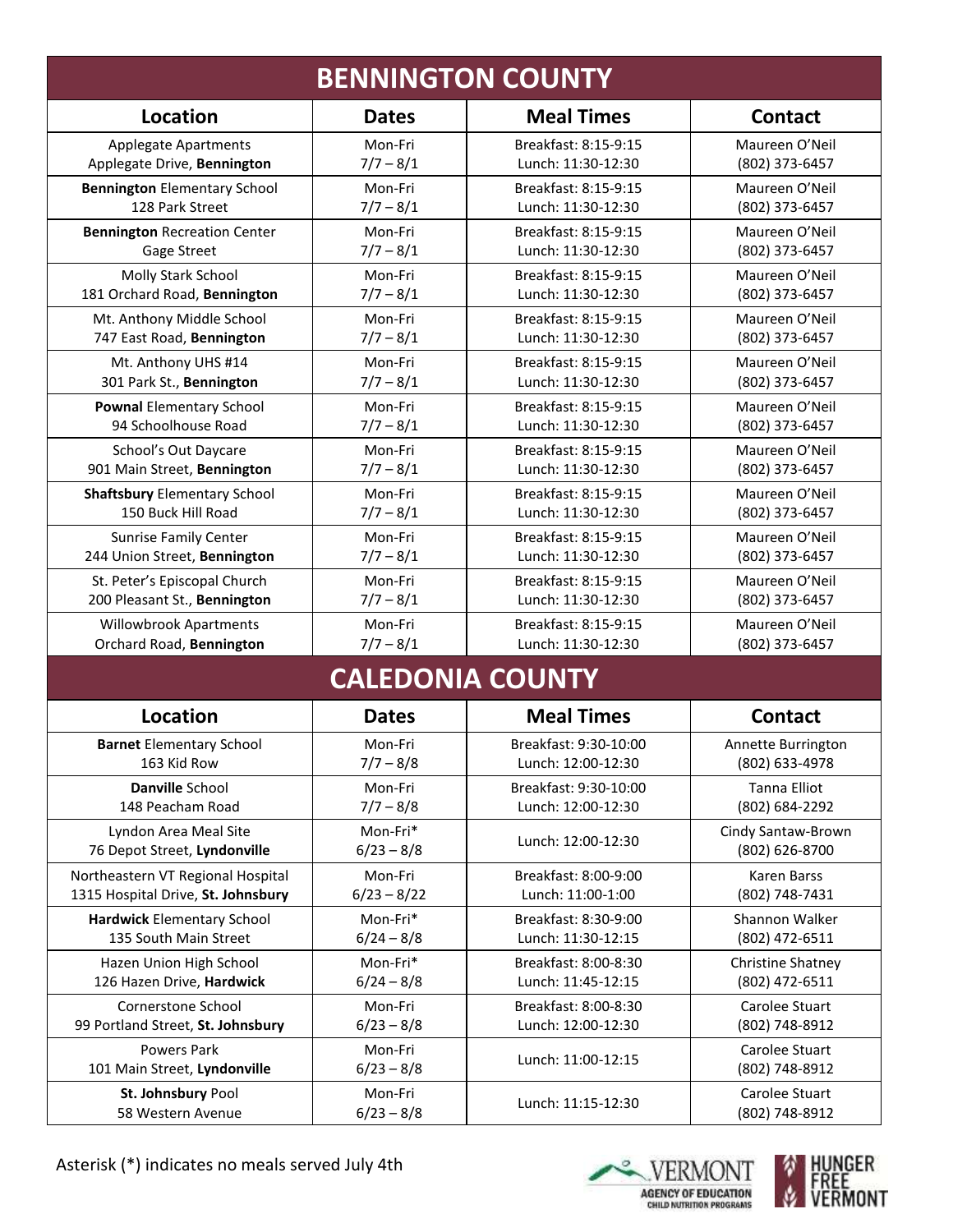| St. Johnsbury Rec                                                       | Mon-Fri                   | Breakfast: 8:00-8:30                       | Carolee Stuart                          |
|-------------------------------------------------------------------------|---------------------------|--------------------------------------------|-----------------------------------------|
| 1249 Main Street                                                        | $6/23 - 8/8$              | Lunch: 12:00-12:15                         | (802) 748-8912                          |
| The St. Johnsbury School<br>257 Western Avenue                          | Mon-Fri<br>$6/23 - 8/8$   | Breakfast: 8:00-8:30<br>Lunch: 11:15-12:30 | Carolee Stuart<br>(802) 748-8912        |
|                                                                         |                           | <b>CHITTENDEN COUNTY</b>                   |                                         |
| Location                                                                | <b>Dates</b>              | <b>Meal Times</b>                          | <b>Contact</b>                          |
| <b>Baird School</b>                                                     | Mon-Fri*                  | Breakfast: 8:30-9:00                       | <b>Bruce Audette</b>                    |
| 110 Pine Street, Burlington                                             | $6/16 - 8/15$             | Lunch: 11:30-12:30                         | (802) 488-6804                          |
| <b>Burlington High School</b>                                           | Mon-Fri*                  | Breakfast: 8:30-9:00                       | Pat Teague                              |
| 52 Institute Road                                                       | $6/23 - 8/22$             | Lunch: 11:30-12:30                         | (802) 864-8438                          |
| CP Smith School                                                         | Mon-Fri*                  | Breakfast: 8:30-9:30<br>Lunch: 11:30-12:30 | <b>Edith Ducharme</b>                   |
| 332 Ethan Allen Parkway, Burlington                                     | $6/23 - 8/15$             |                                            | (802) 864-2217                          |
| CP Smith Summer School<br>332 Ethan Allen Parkway, Burlington           | Mon-Fri*<br>$6/23 - 8/15$ | Breakfast: 8:30-9:00<br>Lunch: 11:30-1:00  | <b>Edith Ducharme</b><br>(802) 864-2217 |
| <b>Edmunds Middle School</b>                                            | Mon-Fri*                  | Breakfast: 8:30-9:00                       | Dawn Hathaway                           |
| 275 Main Street, Burlington                                             | $6/23 - 8/15$             | Lunch: 11:30-12:30                         | (802) 864-8491                          |
| Fletcher Free Library                                                   | Tues & Thurs*             | Lunch: 12:00-12:30                         | Rebecca Goldberg                        |
| 235 College Street, Burlington                                          | $6/24 - 8/7$              |                                            | (802) 865-7216                          |
| Flynn Elementary                                                        | Mon-Fri*                  | Breakfast: 9:00-9:30                       | Mitzy Foy                               |
| 1645 North Avenue, Burlington                                           | $7/7 - 8/15$              | Lunch: 12:00-12:30                         | (802) 865-7271                          |
| Franklin Square Apartments<br>Franklin Square, Burlington               | Mon-Fri*<br>$6/23 - 8/15$ | Lunch: 11:30-12:00<br>Snack: 2:00-2:30     | <b>Gary Rogers</b><br>(802) 316-6987    |
|                                                                         | Mon-Fri*                  |                                            |                                         |
| <b>Riverside Apartments</b><br>669 Riverside Avenue, Burlington         | $6/23 - 8/15$             | Lunch: 11:30-12:00<br>Snack: 2:00-2:30     | <b>Gary Rogers</b><br>(802) 316-6987    |
| <b>Sustainability Academy Summer</b>                                    | Mon-Fri*                  | Breakfast: 9:00-9:30                       | Nora Griffin                            |
| School, 123 North St., Burlington                                       | $6/23 - 8/15$             | Lunch: 11:00-1:00                          | (802) 864-8517                          |
| Sustainability Academy at Lawrence                                      | Mon-Fri*                  | Breakfast: 9:30-10:00                      | Cindy Gordon                            |
| Barnes, 123 North St., Burlington                                       | $6/23 - 8/1$              | Lunch: 11:30-12:30                         | (802) 864-8517                          |
| O'Brien Community Center                                                | Mon-Fri                   | Breakfast: 9:00-9:30                       | Sarah Petrokonis                        |
| 32C Mallets Bay Avenue, Winooski                                        | $6/16 - 8/15$             | Lunch: 1:00-1:30                           | (802) 655-1392                          |
| Winooski High School                                                    | Mon-Fri                   | Breakfast: 8:15-9:00                       | Sarah Petrokonis                        |
| 60 Normand St.                                                          | $6/16 - 8/8$              | Lunch: 11:30-12:30                         | (802) 655-6410                          |
| <b>Winooski Memorial Library</b><br>32D Mallets Bay Avenue              | Tues-Fri<br>$6/17 - 8/15$ | Snack: 3:00-4:00                           | Amanda Perry<br>(802) 655-6424          |
| <b>Birchwood Mobile Home Park</b>                                       | Mon-Fri                   | Breakfast: 8:30-9:30                       | Jamie Sawyer                            |
| West Milton Rd., Milton                                                 | $6/16 - 8/22$             | Lunch: 11:30-12:30                         | (802) 324-9792                          |
| <b>Milton</b> Elementary School<br>42 Herrick Avenue                    | Mon-Fri                   | Breakfast: 8:30-9:30<br>Lunch: 11:30-12:30 | Steven Marinelli                        |
|                                                                         | $6/16 - 8/22$             |                                            | (802) 893-3241                          |
| <b>Milton Public Library</b><br>39 Bombardier Road                      | Mon-Fri<br>$6/16 - 8/22$  | Lunch: 11:30-12:30                         | Cathy Dulac<br>(802) 893-4644           |
| <b>Milton Town Recreation Summer</b>                                    | Mon-Fri                   | Breakfast: 8:30-9:30                       | Kym Deshesneau                          |
| Camp, 43 Bombardier Road                                                | $6/16 - 8/22$             | Lunch: 11:30-12:30                         | (802) 893-4922                          |
| <b>Colchester Recreation Department</b><br>781 Blakely Road, Colchester | Mon-Fri<br>$6/16 - 8/22$  | Breakfast: 8:30-9:30<br>Lunch: 11:30-12:30 | Jenn Turmel<br>(802) 264-5643           |
| <b>Fleming Elementary</b><br>21 Prospect Street, Essex Junction         | Mon-Fri<br>$6/23 - 8/8$   | Breakfast: 8:30-9:30<br>Lunch: 11:30-12:30 | Adam Solace<br>(802) 878-1375           |



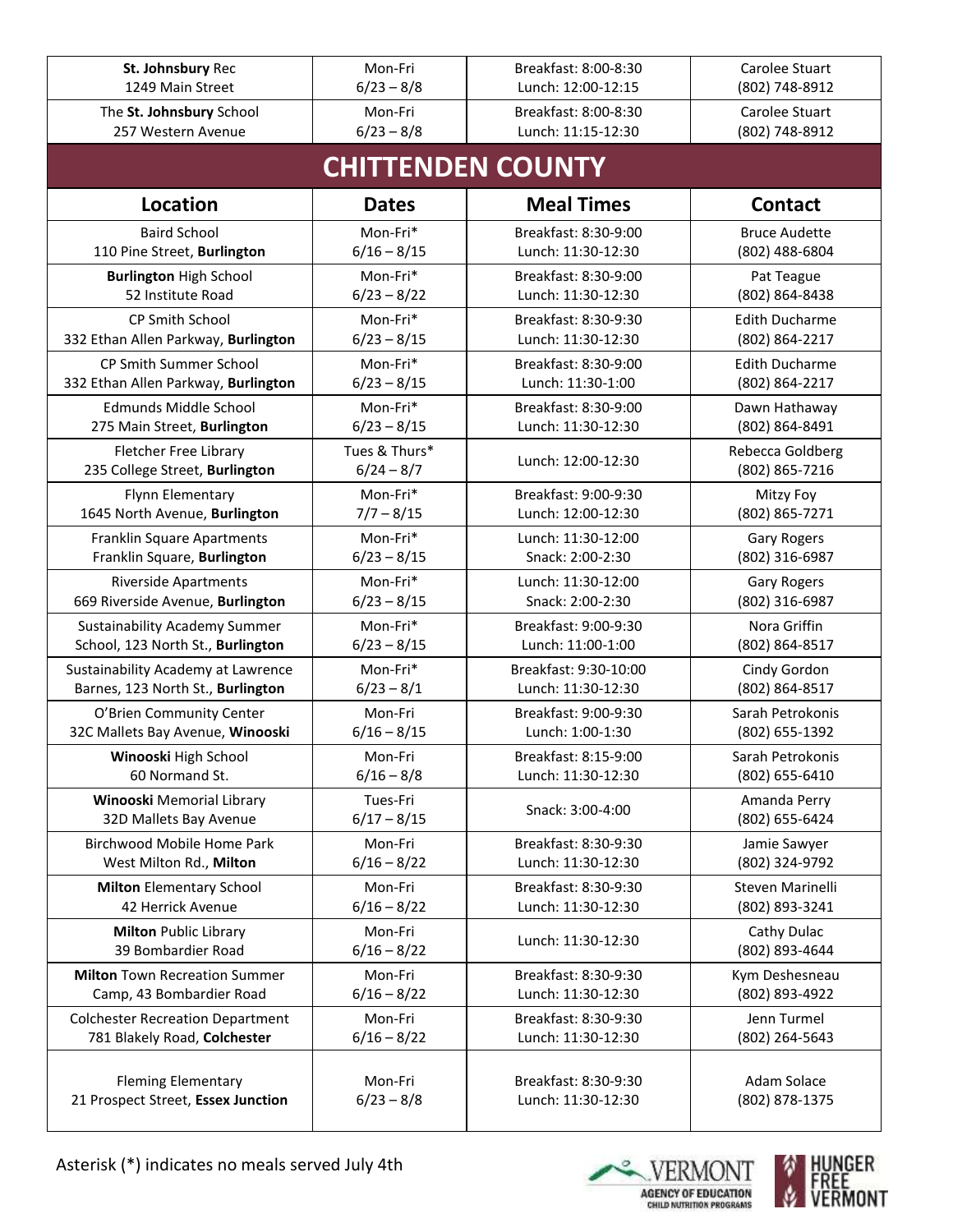|                                                  | <b>ESSEX COUNTY</b>               |                      |                                                 |
|--------------------------------------------------|-----------------------------------|----------------------|-------------------------------------------------|
| <b>Location</b>                                  | <b>Dates</b>                      | <b>Meal Times</b>    | <b>Contact</b>                                  |
| <b>Concord Graded &amp; High School</b>          | Mon-Thurs                         | Breakfast: 8:00-8:15 | Julia Donahue                                   |
| 173 School Street                                | $7/7 - 8/7$                       | Lunch: 11:30-12:00   | (802) 535-2174                                  |
| Lunchbox at Island Pond                          | Friday                            | Lunch: 11:30-1:30    | Kathryn Hansis                                  |
| <b>Pavilion Park</b>                             | $6/20 - 8/22$                     |                      | (802) 334-2044                                  |
| <b>Sunrise Manor</b><br>94 Main St., Island Pond | Wed & Thurs<br>$6/25 - 8/22$      | Lunch: 11:30 - 12:15 | Melinda Gervais-<br>Lamoureux<br>(802) 723-6130 |
| <b>Gilman Senior Center</b>                      | Tues-Fri                          | Lunch: 11:00 - 12:30 | <b>Ed Wheelock</b>                              |
| 67 Riverside Avenue                              | $6/24 - 8/1$                      |                      | (802) 892-6616                                  |
| Canaan School                                    | Mon-Thurs                         | Breakfast: 8:15-8:45 | Ilene Elliot                                    |
| 99 School Street                                 | $7/7 - 8/7$                       | Lunch: 12:00-12:30   | (802) 266-8910                                  |
| <b>Lunenburg Elementary School</b>               | Tues-Thurs                        | Breakfast: 8:30-8:45 | Brenda Bryant                                   |
| 49 Bobbin Mill Road                              | $7/8 - 7/24$                      | Lunch: 11:10-11:30   | (802) 892-5969                                  |
|                                                  | <b>FRANKLIN COUNTY</b>            |                      |                                                 |
| <b>Location</b>                                  | <b>Dates</b>                      | <b>Meal Times</b>    | <b>Contact</b>                                  |
| Barlow Street Rec Dept.                          | Mon-Fri*                          | Breakfast: 8:00-9:00 | Claudette Bostwick                              |
| 39 Barlow Street, St. Albans                     | $6/23 - 8/15$                     | Lunch: 11:30-1:00    | (802) 393-1722                                  |
| <b>Blooming Minds Daycare</b>                    | Mon-Fri*                          | Lunch: 11:30-1:00    | Kristi Hamblett                                 |
| Lemnah Drive, St. Albans                         | $6/23 - 8/15$                     |                      | (802) 527-7050                                  |
| St. Albans City Hall                             | Mon-Fri*                          | Breakfast: 8:00-9:00 | Kristen Smith                                   |
| 100 North Main Street                            | $6/23 - 8/15$                     | Lunch: 11:30-1:00    | (802) 524-1500                                  |
| St. Albans City Elementary School                | Mon-Fri*                          | Breakfast: 8:00-9:00 | <b>Wendy Trainer</b>                            |
| 29 Bellows Street                                | $6/23 - 8/15$                     | Lunch: 11:30-1:00    | (802) 527-0565                                  |
| St. Albans City Pool<br>99 Aldis Street          | Mon, Tues & Fri*<br>$6/23 - 8/15$ | Lunch: 11:30-1:00    | <b>Kelly Viens</b>                              |
| <b>Enosburg Elementary School</b>                | Mon-Fri                           | Breakfast: 8:30-9:00 | Earleen Bosley                                  |
| 303 Dickenson Avenue, Enosburg Falls             | $6/23 - 8/1$                      | Lunch: 11:30-12:00   | (802) 933-2171                                  |
| <b>Richford Playground</b>                       | Mon-Fri                           | Snack: 8:45-9:45     | Kathy Benoit                                    |
| Playground Road                                  | $6/30 - 8/8$                      | Lunch: 11:45-12:00   | (802) 255-5562                                  |
| <b>Montgomery Rec Center</b>                     | Tues-Thurs*                       | Lunch: 12:00-12:30   | Joanne Foote                                    |
| Montgomery Rec Field                             | $6/24 - 8/7$                      | Snack: 2:45-3:00     | (802) 326-4719                                  |
|                                                  | <b>GRAND ISLE COUNTY</b>          |                      |                                                 |
| <b>Location</b>                                  | <b>Dates</b>                      | <b>Meal Times</b>    | <b>Contact</b>                                  |
| <b>Alburgh Community Education Center</b>        | Tues-Thurs                        | Breakfast: 8:00-8:30 | Jennifer Mitchell                               |
| 14 North Main Street                             | $7/7 - 7/21$                      | Lunch: 11:30-12:00   | (802) 796-3573                                  |
| Isle La Motte Elementary School                  | Mon-Fri                           | Breakfast: 8:30-9:00 | Edorah Rubin                                    |
| 42 School Street Ext.                            | $8/11 - 8/22$                     | Lunch: 1:00-1:30     | (802) 928-3231                                  |
|                                                  | <b>LAMOILLE COUNTY</b>            |                      |                                                 |
| <b>Location</b>                                  | <b>Dates</b>                      | <b>Meal Times</b>    | <b>Contact</b>                                  |
| <b>Johnson Elementary School</b>                 | Mon-Fri*                          | Breakfast: 8:00-9:00 | Jenna Genest                                    |
| 57 College Hill                                  | $6/23 - 8/1$                      | Lunch: 12:00-1:00    | (802) 635-2211                                  |

Asterisk (\*) indicates no meals served July 4th



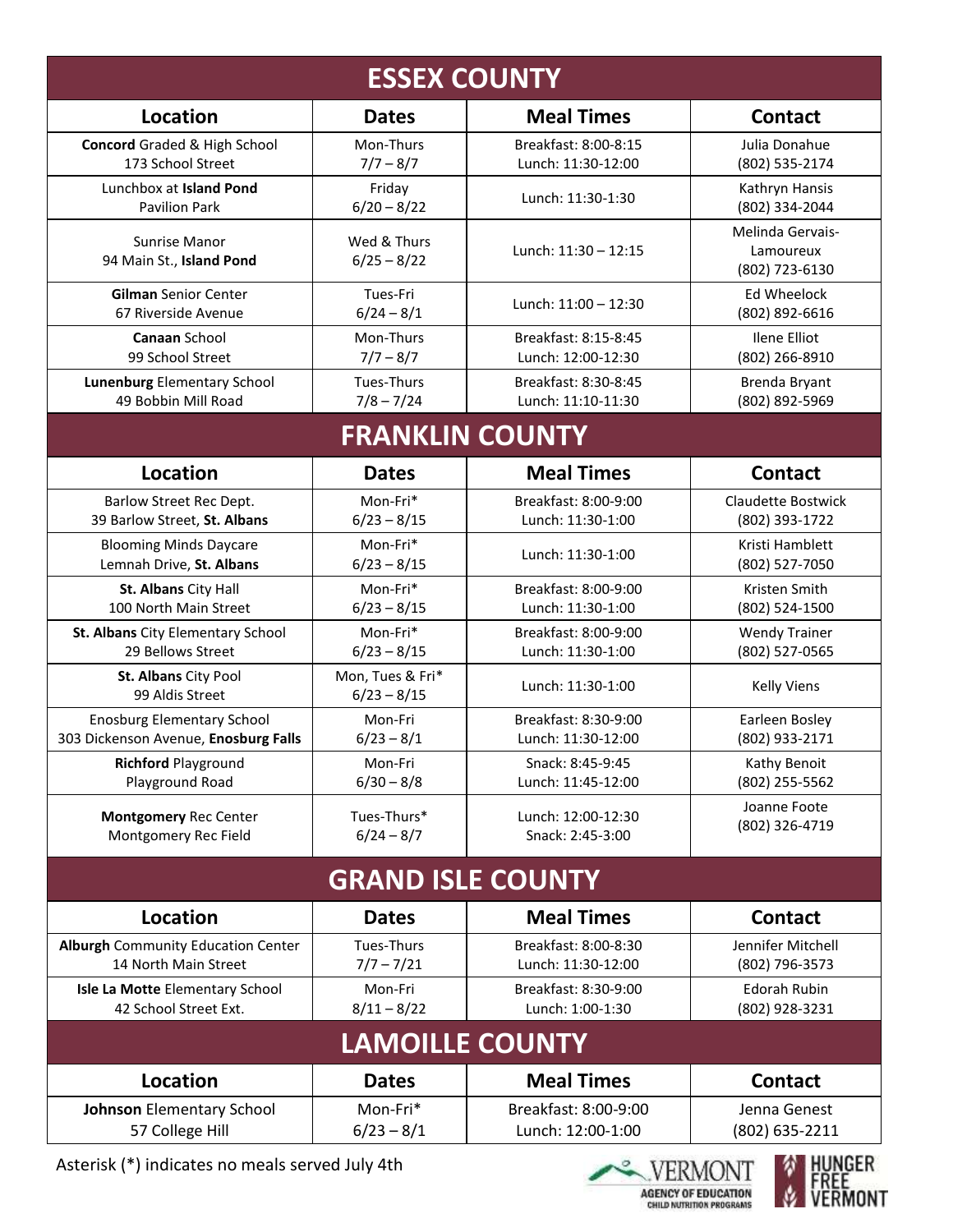| <b>CYS</b>                            | Monday*               | Breakfast: 8:00-9:00  | Candice Houghton       |
|---------------------------------------|-----------------------|-----------------------|------------------------|
| 548 Park St., Morrisville             | $6/23 - 8/4$          | Lunch: 12:00-1:00     | (802) 888-5026         |
| First Congregational Church           | Mon-Thurs*            | Lunch: 12:00-12:45    | Laureen Allen          |
| 85 Upper Main St., Morrisville        | $6/19 - 8/8$          |                       | (802) 888-3101         |
| Lamoille Mental Health                | Mon-Fri*              | Breakfast: 8:00-9:00  | Ayla Landry            |
| 548 Park Street, Morrisville          | $6/30 - 8/8$          | Lunch: 12:00-12:30    | (802) 888-5026         |
| Morristown After School Program       | Mon-Fri*              | Breakfast: 8:00-9:00  | Kathryn Cookson        |
| 548 Park St.                          | $6/19 - 8/8$          | Lunch: 12:00-1:00     | (802) 224-6936         |
| <b>Morristown Rec</b>                 | Mon-Fri*              | Breakfast: 8:15-9:15  | <b>Charity Lanpher</b> |
| 202 Copley Avenue                     | $6/23 - 8/8$          | Lunch: 12:00-12:30    | (802) 279-5554         |
| Pine Crest Mobile Home Park           | Mon-Fri*              | Lunch: 1:00-1:45      | Lorreen Allen          |
| Cochrin Road, Morrisville             | $6/19 - 8/8$          |                       | (802) 888-3101         |
| River Arts Camp                       | Mon-Fri*              | Lunch: 12:00-12:30    | <b>Tracy Goldfine</b>  |
| 74 Pleasant St., Morristown           | $6/23 - 8/8$          |                       | (802) 888-1261         |
| Unbound                               | Mon-Fri               | Breakfast: 8:00-9:00  | Catherine Toland       |
| 202 Copley Avenue, Morrisville        | $7/7 - 8/1$           | Lunch: 12:00-1:00     | (802) 888-4600         |
| <b>Wolcott Elementary School</b>      | Mon-Fri               | Breakfast: 8:30-9:00  | <b>Elizabeth Strek</b> |
| 320 School Mill Road                  | $7/7 - 8/1$           | Lunch: 12:30-1:00     | (802) 472-6551         |
|                                       | <b>ORANGE COUNTY</b>  |                       |                        |
| Location                              | <b>Dates</b>          | <b>Meal Times</b>     | <b>Contact</b>         |
| Chelsea Library                       | Friday*               | Snack: 3:00-4:00      | Virgil Fuller          |
| 296 VT Route 110                      | $6/27 - 8/8$          |                       | (802) 685-2188         |
| Chelsea Rec Field*                    | Mon-Fri*              | Lunch: 12:00-12:30    | Mike Gray              |
| <b>Health Recreation Field</b>        | $6/23 - 7/11$         |                       | (802) 685-4460         |
| <b>Bradford Elementary School</b>     | Mon-Fri*              | Breakfast: 8:30-9:30  | Ellen Arnold           |
| 143 Fairground Road                   | $6/30 - 8/11$         | Lunch: 11:30-12:30    | (802) 222-4077 x209    |
| <b>Bradford Public Library</b>        | Tues-Fri              | Lunch: 12:00-1:00     | Gail LaVaude           |
| 21 South Main Street                  | $7/8 - 8/8$           |                       | (802) 222-4536         |
| <b>Tunbridge Central School</b>       | Mon-Fri               | Breakfast: 9:45-10:00 | Phil Dimond            |
| 523 VT Route 110                      | $6/30 - 8/1$          | Lunch: 12:00-12:30    | (802) 889-3310         |
| <b>Tunbridge Library</b>              | Thursday              | Supper: 5:15-5:45     | Benjamin Wolfe         |
| 289 VT Route 110                      | $6/26 - 7/31$         |                       | (802) 889-9404         |
| Randolph Recreation Program           | Mon-Fri*              | Breakfast: 8:00-9:00  | Mel Adams              |
| 7 Summer Street                       | $6/30 - 8/8$          | Lunch: 12:00-1:00     | (802) 728-5433         |
| <b>Calef Memorial Library</b>         | Mon-Thurs*            | Lunch: 12:00-12:30    | April Jolley           |
| 2964 VT Route 110, Washington         | $7/7 - 8/14$          |                       | (802) 883-2343         |
| Onward! Williamstown Elementary       | Mon-Fri*              | Breakfast: 7:30-8:00  | Marci Eschenbach       |
| 100 Brush Hill Road                   | $7/14 - 8/1$          | Lunch: 11:00-11:30    | (802) 433-6653         |
|                                       | <b>ORLEANS COUNTY</b> |                       |                        |
| Location                              |                       | <b>Meal Times</b>     | <b>Contact</b>         |
|                                       | <b>Dates</b>          |                       |                        |
| <b>Barton Senior Center</b>           | Tues, Thurs & Fri     | Lunch: 11:00-1:00     | Brenda Lowther-Fischer |
| Barton Memorial Bldg., 19 Village Sq. | $6/17 - 8/22$         |                       | (802) 525-4400         |



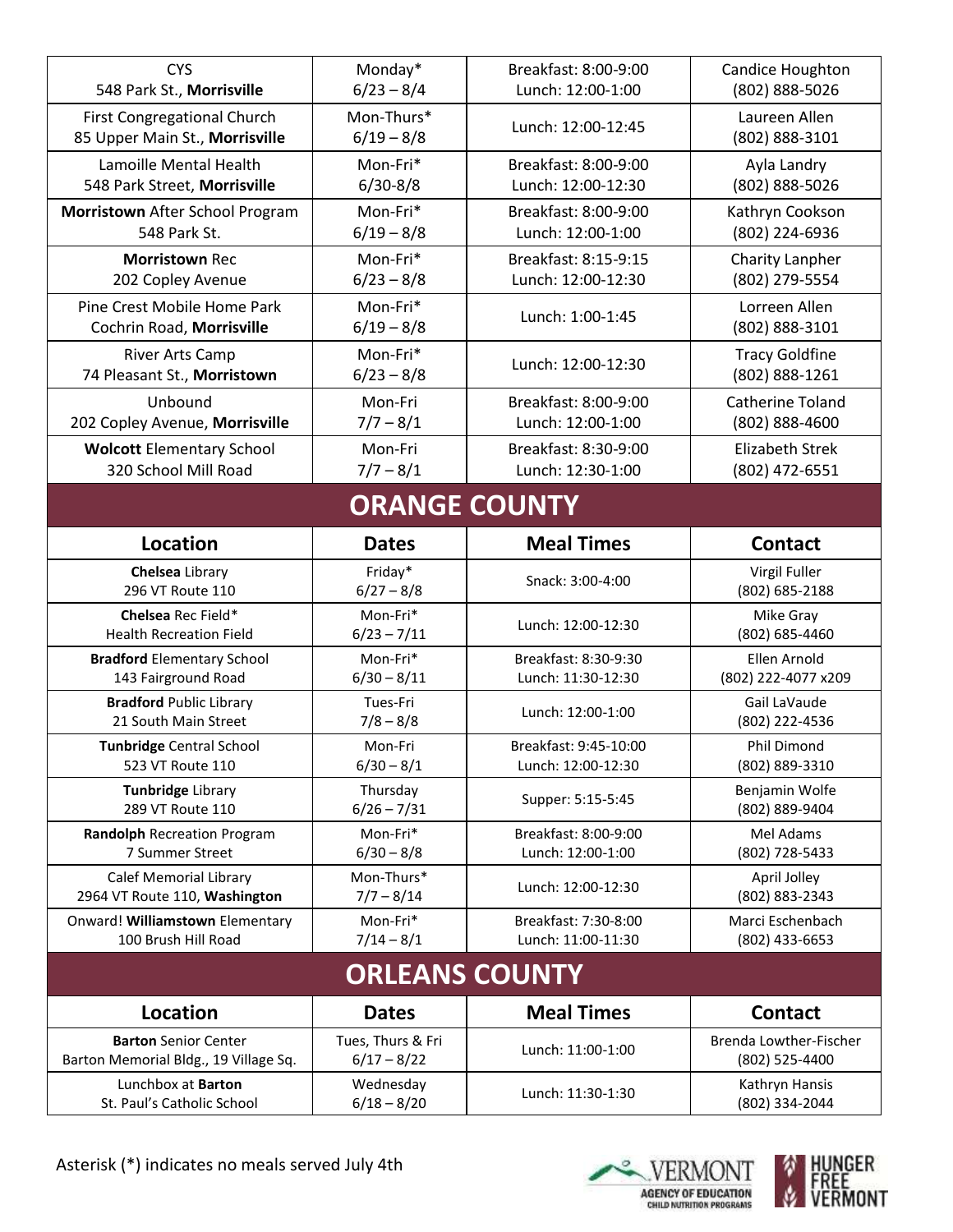| <b>Encore Summer Adventures</b>                                          | Mon-Thurs               | Breakfast: 7:45-8:15 | Kathryn Miller                |
|--------------------------------------------------------------------------|-------------------------|----------------------|-------------------------------|
| 225 Center School Road, Charleston                                       | $6/30 - 7/3$            | Lunch: 12:00-12:30   | (802) 334-8598                |
| <b>Encore East</b>                                                       | Mon-Thurs               | Breakfast: 8:30-9:00 | Kathryn Miller                |
| 225 Center School Road, Charleston                                       | $7/7 - 7/24$            | Lunch: 12:00-12:30   | (802) 334-8598                |
| Coventry Village School                                                  | Mon-Thurs               | Breakfast: 8:00-8:30 | Joanne Glodgett               |
| 345 Route 5, Coventry                                                    | $6/30 - 7/24$           | Lunch: 12:00-12:30   | (802) 754-6464                |
| <b>Craftsbury Elementary</b>                                             | Mon-Fri                 | Lunch: 12:00-1:00    | Susan O'Connell               |
| Craftsbury Common                                                        | $6/24 - 8/8$            |                      | (802) 586-9683                |
| Dailey Memorial Library                                                  | Tuesday                 | Lunch: 11:00-12:30   | Barbara Whitehill             |
| 101 Junior High Drive, Derby                                             | $6/17 - 8/1$            |                      | (802) 766-5063                |
| <b>Coutts-Moriarty Day Camp</b>                                          | Mon-Fri                 | Lunch: 11:45-12:15   | Annie Brueck                  |
| 490 4-H Road, Derby                                                      | $6/23 - 8/15$           | Snack: 2:45-3:00     | (802) 673-5638                |
| North Country Union Jr. High School                                      | Mon-Thurs               | Breakfast: 8:00-9:00 | John Vogt                     |
| 57 Jr. High Drive, Derby                                                 | $7/7 - 8/7$             | Lunch: 11:30-1:00    | (802) 766-2276                |
| Derby Elementary School                                                  | Mon-Thurs               | Lunch: 11:30-12:30   | Jessica Judd                  |
| 907 Elm Street, Derby Line                                               | $7/7 - 8/7$             |                      | (802) 873-3403                |
| St. Edwards Preschool                                                    | Mon-Fri                 | Breakfast: 8:00-9:00 | Theresa Forbes                |
| 250 Main St., Derby Line                                                 | $6/16 - 8/2$            | Lunch: 11:00-12:30   | (802) 873-4570                |
| Derby Elementary School                                                  | Mon-Thurs               | Breakfast: 8:30-9:00 | Linda Bingham                 |
| 907 Elm Street, Derby Line                                               | $7/7 - 7/31$            | Lunch: 11:30-12:00   | (802) 873-3307                |
| <b>Greensboro</b> Free Library                                           | Tues & Thurs            | Lunch: 11:45-12:30   | <b>Emily Purdy</b>            |
| 53 Wilson Street                                                         | $6/23 - 8/8$            |                      | (802) 533-2531                |
| Greensboro Bend Church                                                   | Mon-Fri*                | Lunch: 11:45-12:15   | Linda Bolio                   |
| Main Street                                                              | $6/24 - 8/8$            |                      | (802) 472-6511                |
| Jay/Westfield Joint School                                               | Mon-Fri                 | Breakfast: 7:30-8:30 | Helen Before                  |
| 257 Revoir Flats, Jay                                                    | $6/23 - 8/1$            | Lunch: 12:00-1:00    | (802) 988-4042                |
| <b>Lowell Graded School</b>                                              | Mon-Fri                 | Breakfast: 8:00-8:30 | Debra Merrill                 |
| 52 Gelo Park Road                                                        | $6/30 - 7/30$           | Lunch: 11:30-12:00   | (802) 744-6641                |
| Lunchbox at Newport                                                      | Thursday                | Lunch: 11:30-1:30    | Kathryn Hansis                |
| Gardner Park                                                             | $6/19 - 8/21$           |                      | (802) 334-2044                |
| Early Childhood Program                                                  | Mon-Thurs               | Breakfast: 8:00-8:45 | Pam Kennedy                   |
| 55 East Main Street, Newport                                             | $7/7 - 8/7$             | Lunch: 11:00-12:30   | (802) 334-5704                |
| NEKCA (Northeast Kingdom<br>Community Action)<br>70 Main Street, Newport | Mon-Fri<br>$6/16 - 8/8$ | Lunch: 11:00-12:30   | Cat Vanasse<br>(802) 334-7316 |
| <b>Newport City Elementary</b>                                           | Mon-Fri                 | Breakfast: 8:00-8:45 | Jean Kadmire                  |
| 166 Sias Avenue                                                          | $6/30 - 8/8$            | Lunch: 11:00-12:30   | (802) 334-2455                |
| Northeast Kingdom Human Services                                         | Mon-Fri                 | Lunch: 11:00-12:30   | Noreen Berry                  |
| 154 Duchess St., Newport                                                 | $6/23 - 8/15$           |                      | (802) 334-6744                |
| William & Lucy Rand Memorial Library                                     | Friday                  | Lunch: 11:30-12:30   | <b>Emily Andrews</b>          |
| 160 Railroad Street, North Troy                                          | $6/27 - 8/15$           |                      | (802) 988-4741                |
| North Country Union High School                                          | Mon-Fri                 | Breakfast: 8:00-9:00 | John Vogt                     |
| 209 Veterans Avenue, Newport                                             | $6/23 - 8/7$            | Lunch: 11:00-12:30   | (802) 334-7921                |



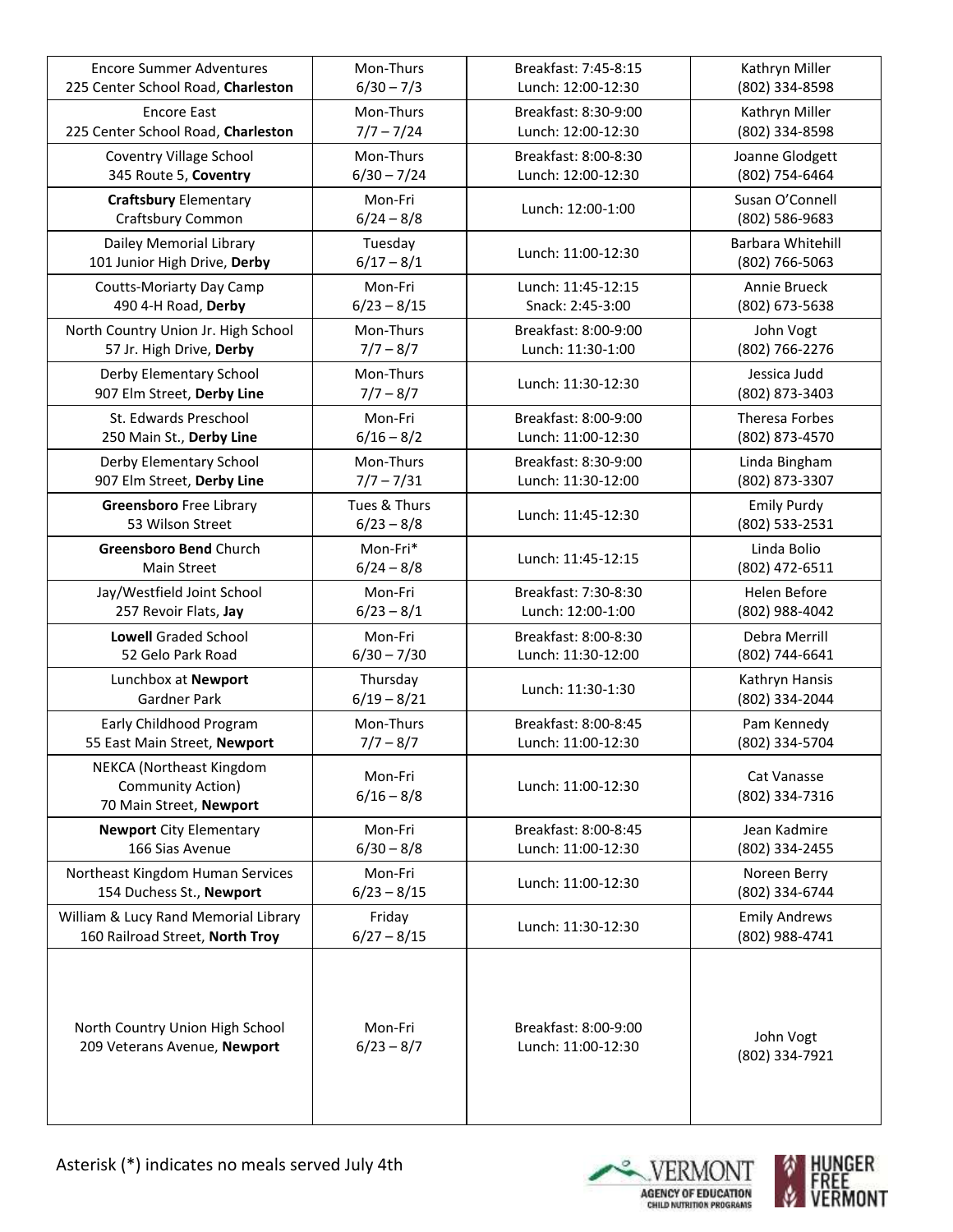|                                        |                 | <b>RUTLAND COUNTY</b>    |                            |
|----------------------------------------|-----------------|--------------------------|----------------------------|
| <b>Location</b>                        | <b>Dates</b>    | <b>Meal Times</b>        | <b>Contact</b>             |
| Brandon Boys & Girls Club              | Mon-Fri*        | Lunch: 12:00-12:30       | Kristyn Trujillo           |
| 25 Rossiter Street                     | $6/30 - 7/25$   |                          | (802) 465-4131             |
| Neshobe Elementary School              | Mon-Fri*        | Breakfast: 9:30-10:00    | Nancy Bird                 |
| 17 Neshobe Circle, Brandon             | $6/30 - 7/25$   | Lunch: 12:00-12:30       | (802) 247-3721             |
| Fair Haven Elementary School           | Mon-Fri         | Breakfast: 8:30-9:00     | <b>Ashley Bride</b>        |
| 103 N. Main Street                     | $6/23 - 8/8$    | Lunch: 12:00-12:30       | (802) 265-3666             |
| <b>Proctor Elementary School</b>       | Mon-Fri         | Breakfast: 8:00-8:30     | Vickey Keegan              |
| 14 School St.                          | $6/23 - 8/8$    | Lunch: 11:30-12:00       | (802) 370-0766             |
| Rutland Boys & Girls Club              | Mon-Fri*        | Breakfast: 9:00-9:30     | <b>Betsey Caldwell</b>     |
| 71 Merchants Row                       | $6/30 - 8/8$    | Lunch: 12:00-12:30       | (802) 747-4944             |
| Northeast Elementary School            | Mon-Fri*        | Breakfast: 9:00-9:30     | Cheryl Black               |
| 117 Temple Street, Rutland             | $6/30 - 8/8$    | Lunch: 11:45-12:30       | (802) 786-1723             |
| Northwest Elementary School            | Mon-Fri*        | Breakfast: 9:00-9:30     | Janet Jennings             |
| 80 Pierpoint Avenue, Rutland           | $6/30 - 8/8$    | Lunch: 11:45-12:15       | (802) 786-1751             |
| <b>Rutland Rec</b>                     | Mon-Fri*        | Breakfast: 9:00-9:30     | Jason Ballard              |
| Christ the King School, 60 S. Main St. | $6/30 - 8/8$    |                          | (802) 773-1960             |
| Rutland Senior High School             | Mon-Fri*        | Breakfast: 9:00-9:30     | Barbara Macleod            |
| 22 Stratton Road                       | $6/30 - 8/8$    | Lunch: 11:45-12:30       | (802) 770-1077             |
| <b>Success School</b>                  | Mon-Fri*        | Breakfast: 9:00-9:30     | Nicole Carter              |
| 101 Allen Street, Rutland              | $6/30 - 8/8$    | Lunch: 12:00-12:30       | (802) 773-1906             |
| <b>West Rutland School</b>             | Mon-Fri         | Breakfast: 8:00-8:30     | Vickey Keegan              |
| 713 Main St.                           | $6/23 - 8/8$    | Lunch: 11:30-12:00       | (802) 370-0766             |
|                                        |                 | <b>WASHINGTON COUNTY</b> |                            |
| <b>Location</b>                        | <b>Dates</b>    | <b>Meal Times</b>        | <b>Contact</b>             |
| Aldrich Library,                       | Mon-Fri*        | Lunch: 12:00-12:45       | <b>Adrianne Scucces</b>    |
| 6 Washington St., Barre                | $6/23 - 8/15$   | Snack: 2:00-3:00         | (802) 476-7550             |
| Barre Bible School,                    | Mon-Thursday*   | Breakfast: 8:15-9:00     | Erika Dolan                |
| 30 Jones Brothers Way                  | $6/30 - 7/3$    | Lunch: 12:30-1:00        | (802) 272-3825             |
| Barre City Elem./Middle School,        | Mon-Fri*        | Breakfast: 8:00-8:30     | James Taffel               |
| 50 Parkside Terrace                    | $6/23 - 8/15$   | Lunch 11:30-1:00         | (802) 476-6541             |
| <b>Barre Pool</b>                      | Mon-Fri*        | Lunch: 12:00-1:00        | <b>Stephanie Quarantas</b> |
| 59 Parkside Terrace                    | $6/23 - 8/15$   | Snack: 4:00-4:30         | (802) 476-0257             |
| <b>Christ Community Alliance</b>       | Mon, Wed & Fri* | Breakfast: 9:30-10:00    | Rosaire Bisson             |
| 43 Berlin St., Barre                   | $6/23 - 8/15$   | Lunch: 12:00-12:30       | (802) 476-3221             |
| <b>Green Acres Housing Complex</b>     | Tues-Fri*       | Lunch: 11:30-12:30       | <b>Hillary Cole</b>        |
| <b>Barre</b>                           | $6/23 - 8/15$   | Snack: 3:30-4:00         | (802) 752-6435             |
| <b>Highgate Housing Complex</b>        | Mon-Thurs*      | Breakfast: 9:00-9:30     | Doug Hemmings              |
| <b>Barre</b>                           | $6/23 - 8/14$   | Lunch: 12:00-1:00        | (802) 477-1118             |
| Rosie's Girls Camp                     | Mon-Fri         | Lunch: 11:30-12:00       | Julia Chafets              |
| 25 Auditorium Hill, Barre              | $7/21 - 8/8$    | Snack: 3:00-4:00         | (802) 595-9958             |
| Spaulding High School                  | Mon-Fri*        | Breakfast: 8:00-8:30     | Alicia Tosi                |
| 155 Ayers Street, Barre                | $6/23 - 7/11$   | Lunch: 12:00-12:30       | (802) 476-4811             |
| Spaulding Special/Hedding Methodist    | Tues-Fri        | Breakfast: 8:00-8:30     | <b>Steve Kelley</b>        |
| 50 Parkside Terrace, Barre             | $7/8 - 8/8$     | Lunch: 11:00-11:30       | (603) 504-2782             |



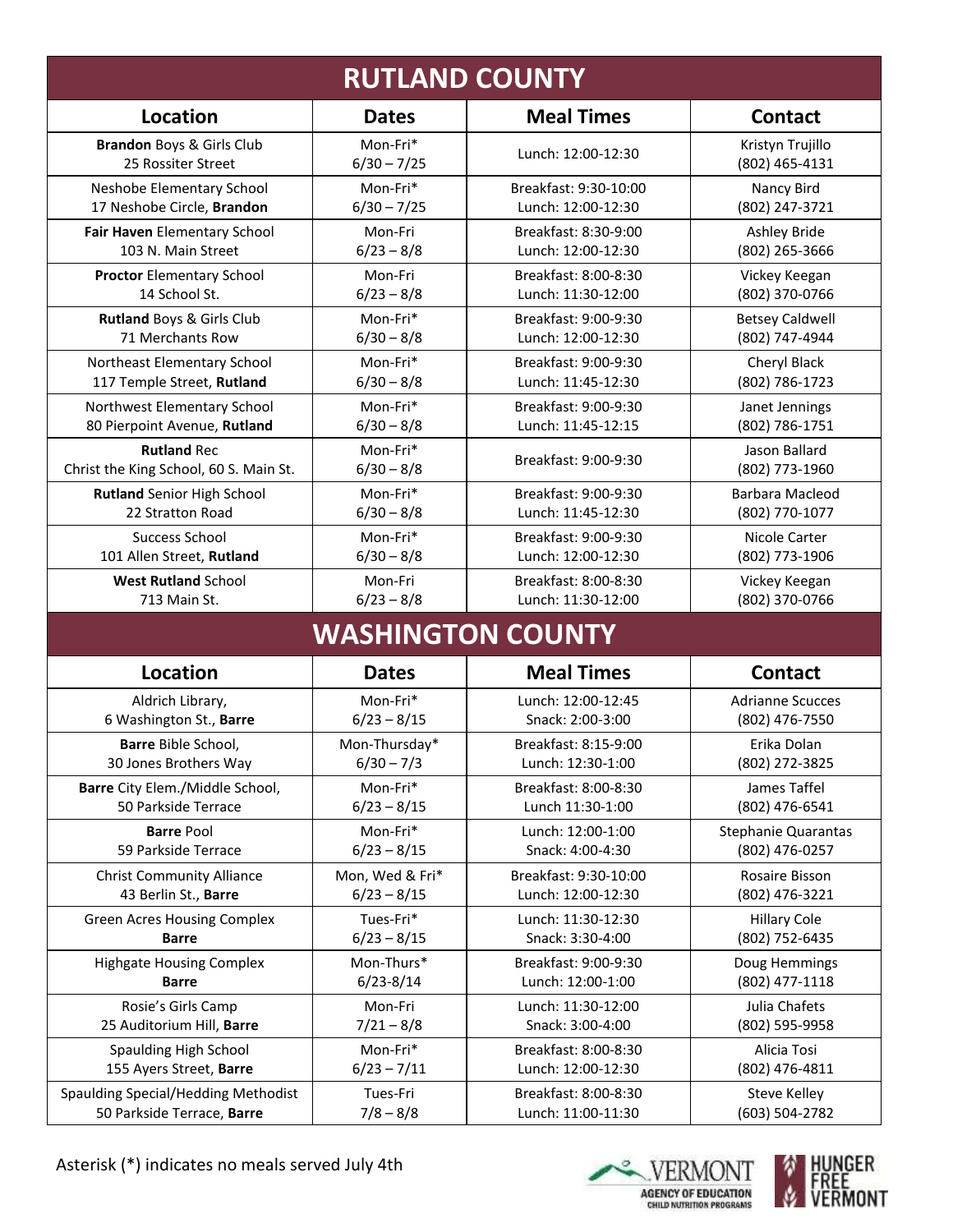| Kids Watch Berlin                                                  | Mon-Fri*                             | Breakfast: 9:00-9:30                       | Deeann Fassett                       |
|--------------------------------------------------------------------|--------------------------------------|--------------------------------------------|--------------------------------------|
| 372 Paine Turnpike North                                           | $6/30 - 8/15$                        | Lunch: 12:00-12:30                         | (802) 461-5668                       |
| <b>Berlin</b> Cub Scout Day Camp                                   | Mon-Fri                              | Breakfast: 8:15-8:45                       | Leslie Sanbourn                      |
| 247 Hersey Road                                                    | $8/4 - 8/8$                          | Lunch: 12:00-1:00                          | (802) 476-8399                       |
| Cabot Library                                                      | Wednesday                            | Breakfast: 8:00-9:00\                      | Kathleen Hoyne                       |
| 3084 Main Street                                                   | $6/18 - 7/28$                        | Lunch: 11:00-12:30                         | (802) 563-2721                       |
| <b>Cabot School</b>                                                | Mon-Fri                              | Breakfast: 8:00-9:00                       | Scott St. John                       |
| 25 Common Road                                                     | $6/16 - 7/31$                        | Lunch: 11:00-12:30                         | (802) 563-2289                       |
| Jaquith Library<br>122 School Street, Marshfield                   | Wednesday<br>$6/18 - 7/28$           | Lunch: 11:00-12:30                         | Susan Green<br>(802) 426-3581        |
| Union 32 High School                                               | Mon-Fri                              | Breakfast: 9:00-9:30                       | Virginia Burley                      |
| 930 Gallison Hill Rd., Montpelier                                  | $7/7 - 8/15$                         | Lunch: 11:30-12:30                         | (802) 223-3456                       |
| <b>Brown Public Library</b><br>93 S. Main Street, Northfield       | Mon-Fri*<br>$6/23 - 8/15$            | Snack: 2:00-3:00                           | Sarah Snow<br>(802) 475-4621         |
| Northfield Elementary School                                       | Mon-Fri                              | Breakfast: 8:30-9:00                       | Carrie Askren                        |
| 10 Cross St., Northfield                                           | $7/7 - 8/8$                          | Lunch: 12:00-12:30                         | (802) 485-9000                       |
| Northfield Senior Citizen Center<br>186 Wall St., Northfield       | Mon-Fri*<br>$6/23 - 8/15$            | Lunch: 12:30-1:00                          | Marilyn Peace<br>(802) 475-8112      |
| Twinfield USD #33                                                  | Mon-Fri                              | Breakfast: 9:00-9:30                       | Kathy Dupont                         |
| 106 Naismith Brook Rd., Plainfield                                 | $7/1 - 7/26$                         | Lunch: 11:00-12:30                         | (802) 426-3213                       |
| Roxbury Village School                                             | Tues-Thurs                           | Breakfast: 8:30-9:00                       | Regina Robbins                       |
| 1559 Roxbury Road                                                  | $7/8 - 8/6$                          | Lunch: 12:00-12:30                         | (802) 485-9000                       |
| <b>Waterbury Pool</b>                                              | Mon-Fri*                             | Breakfast: 9:00-10:00                      | Chad Ummel                           |
| 27 Butler Street                                                   | $6/23 - 8/15$                        | Lunch: 11:00-12:00                         | (802) 598-8628                       |
|                                                                    |                                      |                                            |                                      |
| Doty Memorial School                                               | Mon-Fri                              | Breakfast: 9:00-9:30                       | Kimberly Bolduc                      |
| 24 Calais Rd., Worcester                                           | $6/23 - 7/3$                         | 12:00-12:30                                | (802) 223-3456                       |
|                                                                    | <b>WINDHAM COUNTY</b>                |                                            |                                      |
| <b>Location</b>                                                    | <b>Dates</b>                         | <b>Meal Times</b>                          | <b>Contact</b>                       |
| <b>Central Elementary School</b>                                   | Mon-Fri                              | Breakfast: 8:30-9:30                       |                                      |
| 50 School Street Ext., Bellows Falls                               | $7/7 - 8/15$                         | Lunch: 11:30-1:00                          | Angelique Franzoni<br>(802) 463-9958 |
| Brattleboro Boys & Girls Club<br>17 Flat Street                    | Mon-Tues, Thurs-Fri<br>$7/30 - 8/15$ | Supper: 5:00-6:00                          | Ricky Davidson<br>(802) 254-5990     |
| Green Street School                                                | Mon-Thurs                            | Breakfast: 8:30-9:00                       | Molly Superchi                       |
| 164 Green St., Brattleboro                                         | $7/1 - 7/31$                         | Lunch: 12:00-12:30                         | (802) 254-3743                       |
| Moore Court                                                        | Mon-Fri                              | Breakfast: 9:00-9:30                       | Chelsea Nunez                        |
| <b>Brattleboro</b>                                                 | $6/23 - 8/22$                        | Lunch: 12:00-12:30                         | (802) 451-8596                       |
| Ledgewood Heights                                                  |                                      |                                            |                                      |
| 7 Ledgewood Heights Road,                                          | Mon-Fri<br>$6/23 - 8/22$             | Breakfast: 9:00-9:30<br>Lunch: 12:00-12:30 | Chelsea Nunez<br>(802) 451-8596      |
| <b>Brattleboro</b>                                                 |                                      |                                            |                                      |
| Westgate                                                           | Mon-Fri                              | Lunch: 12:00-12:30                         | <b>Falon Maloof</b>                  |
| 50 Westgate Drive, Brattleboro                                     | $6/30 - 8/15$                        | Snack: 4:15-4:30                           | (802) 579-1590                       |
| Rec Department Day Camp                                            | Mon-Fri                              | Breakfast: 9:00-9:30                       | Tom Cote                             |
| Memorial Park Drive, Brattleboro                                   | $7/7 - 8/15$                         | Lunch: 11:45-12:15                         | (802) 254-5808                       |
| <b>Memorial Park Pool</b>                                          | Mon-Fri                              | Lunch: 12:00-12:30                         | Tom Cote                             |
| Memorial Park Drive, Brattleboro<br><b>Brooks Memorial Library</b> | $6/23 - 8/15$<br>Mon, Wed & Fri      |                                            | (802) 254-5808<br>Lindsay Bellville  |